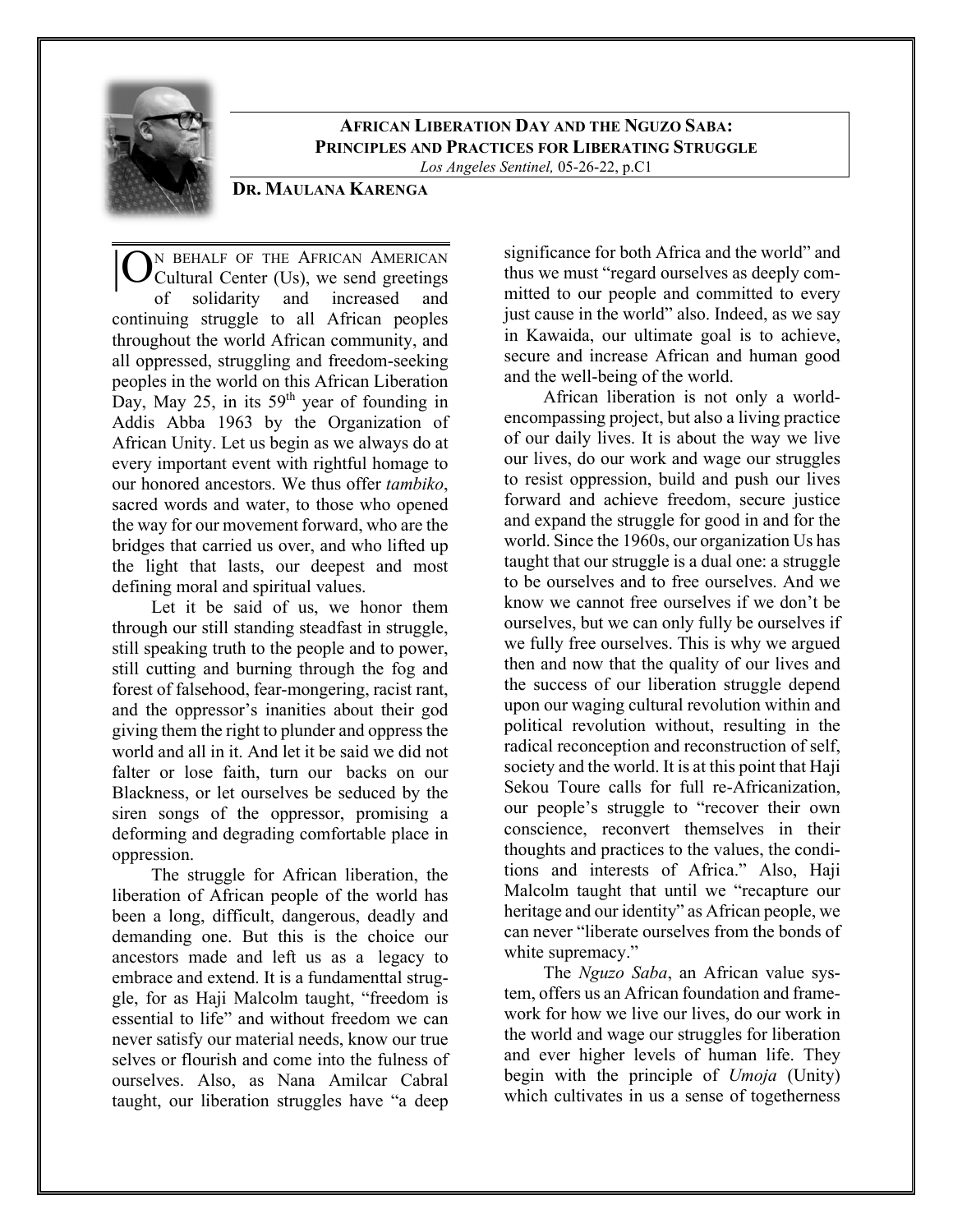### **AFRICAN LIBERATION DAY AND THE NGUZO SABA: PRINCIPLES AND PRACTICES FOR LIBERATING STRUGGLE** *Los Angeles Sentinel,* 05-26-22, p.C1

# **DR. MAULANA KARENGA**

in life, work and struggle. It reminds us, as Nana Osagyefo Kwame Nkrumah taught, that the solution to our problem and the success of our liberation struggle begins with unity. He says, "It is clear that we must find an African solution to our problems and that this can only be found in African unity**.** Divided we are weak, but Africa united could become one of the greatest forces for good in the world."

The second principle *Kujichagulia* (Self-Determination) teaches us that we must think our own thoughts, be rooted in our own culture, and control the space we occupy. We must be independent of others' control and undue influence. As Nana Cabral says, it is a question of the total sovereignty of our people**,** their right and will "to construct for themselves in peace and dignity, by expending their own efforts and sacrifices, marching on their own feet and guided by their own minds, (achieving) the progress to which they have a right like all the peoples of the world."

The third principle *Ujima* (Collective Work and Responsibility) teaches us we must together build the strong community, the just society and the good world we all want and deserve to live in. Here it is important to realize that this principle supports a concrete Pan-Africanism, a practice of unity and common work and struggle of Africans everywhere and on every front. It recognizes Haji Malcolm's teaching that "wherever Black people are is a battleline." And that battleline can be in various forms of confrontation with the established order or can be the battle, the self-conscious struggle, to serve our people in the midst of oppression and resistance, especially in this time of the pandemic of Covid-19 and the horrific effects of climate change, such as drought, famine, flood and death.

The principle of *Ujamaa* (Cooperative Economics) reaffirms the central moral imperative of shared work and shared wealth. It is a central concern that the human person or people are each worthy of the best lives possible. It means struggling constantly to secure the necessities of life for our people everywhere. It

means building the people's capacity as Nana Wangari Maathai says, so that they can "make decisions on their own for the benefit of their community, their country and the environment that sustains them." Here the protection of both the people and the environment from plunder and waste in the capitalist and consumerist mindless and immoral pursuit of wealth is central. For as Nana Mwalimu Julius Nyerere taught, "There are more important things in life than the amassing of riches and if the pursuit of wealth clashes with things like human dignity and social equality the latter (must) be given priority." Also, the principle and practice of *Ujamaa* rejects capitalist, corporate and predatory appropriation of African lands and resources, supports debt cancellation, reparations and recovery of stolen cultural and economic treasures and the wealth being returned to the peoples of Africa.

The fifth principle of *Nia* (Purpose) tells us to work and struggle for an African renaissance on the continent, but also throughout the world African community. It fosters the vision and call of Nana Marcus Garvey who said he saw emerging from our self-conscious work and struggle "a new world of Black people, a notion of sturdy people making their impress of civilization and causing a new light to dawn on humanity."

The sixth principle *Kuumba* (Creativity) calls on us to do always as much as we can in the way we can in order to leave our community more beautiful and beneficial than we inherited it. And that community is our local, national and world community as well as the world as a whole. As Nana Dr. Mary McLeod Bethune taught, our task is not simply to liberate ourselves, "Our task is to remake the world." We must, Kawaida teaches, think new thoughts and imagine new ways of being African and human and bring them into being.

Finally, the principle of *Imani* (Faith) calls on us to believe in our people and in the righteousness and victory of our struggle. We constantly stress love of and belief in the masses of our people. Indeed, Nana Bethune